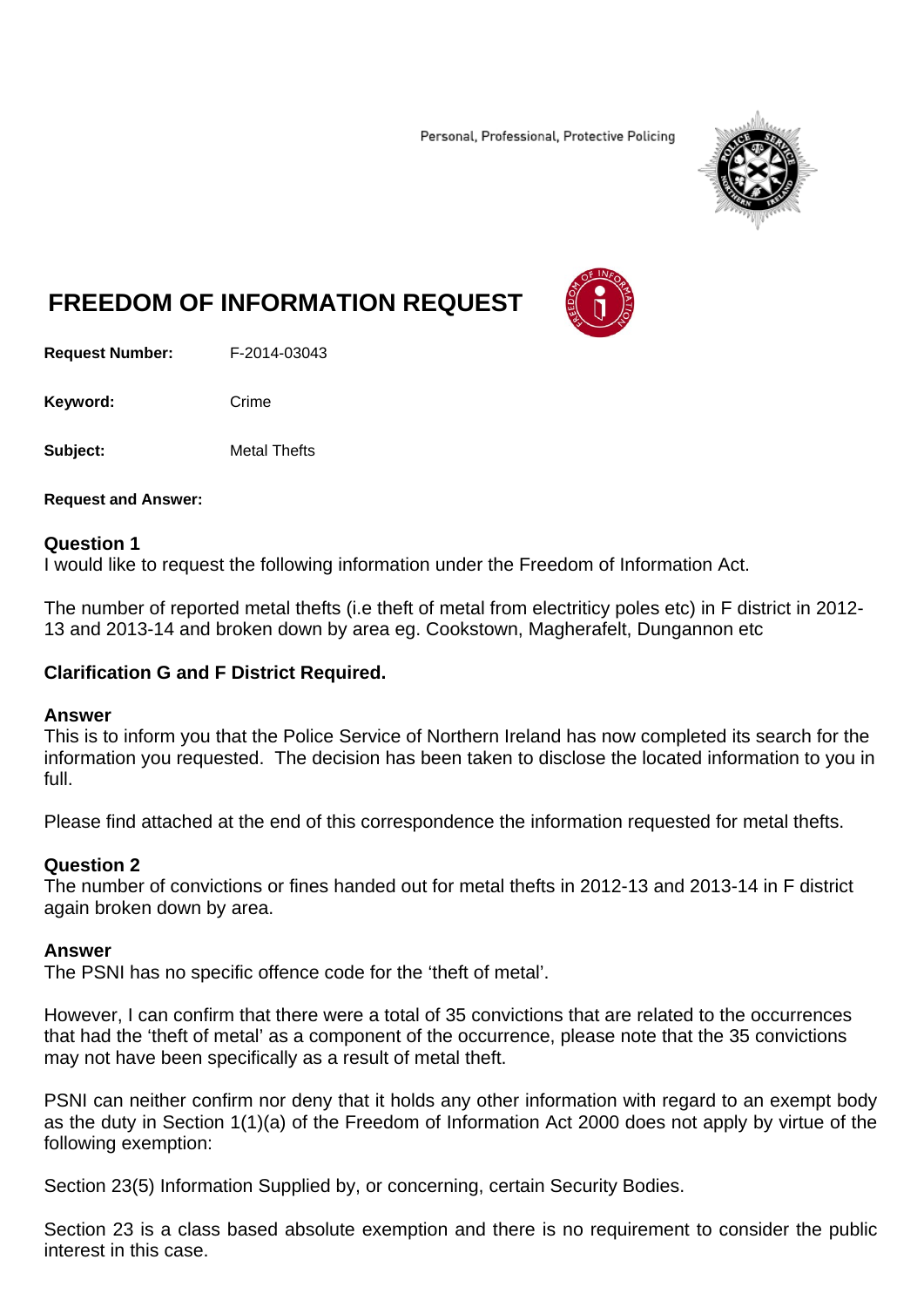Confirming or denying the existence of whether any other information is held would contravene the constrictions laid out within Section 23 of the Freedom of Information Act 2000 in that this stipulates a generic bar on disclosure of any information applied by, or concerning, certain Security Bodies.

If you have any queries regarding your request or the decision please do not hesitate to contact me on 028 9070 0164. When contacting the Freedom of Information Team, please quote the reference number listed at the beginning of this letter.

If you are dissatisfied in any way with the handling of your request, you have the right to request a review. You should do this as soon as possible, or in any case within two months of the date of issue of this letter. In the event that you require a review to be undertaken, you can do so by writing to the Head of Freedom of Information, PSNI Headquarters, 65 Knock Road, Belfast, BT5 6LE or by emailing foi@psni.pnn.police.uk.

If following an internal review, carried out by an independent decision maker, you were to remain dissatisfied in any way with the handling of the request you may make a complaint, under Section 50 of the Freedom of Information Act, to the Information Commissioner's Office and ask that they investigate whether the PSNI has complied with the terms of the Freedom of Information Act. You can write to the Information Commissioner at Information Commissioner's Office, Wycliffe House, Water Lane, Wilmslow, Cheshire, SK9 5AF. In most circumstances the Information Commissioner will not investigate a complaint unless an internal review procedure has been carried out, however the Commissioner has the option to investigate the matter at his discretion.

Please be advised that PSNI replies under Freedom of Information may be released into the public domain via our website @ www.psni.police.uk

Personal details in respect of your request have, where applicable, been removed to protect confidentiality.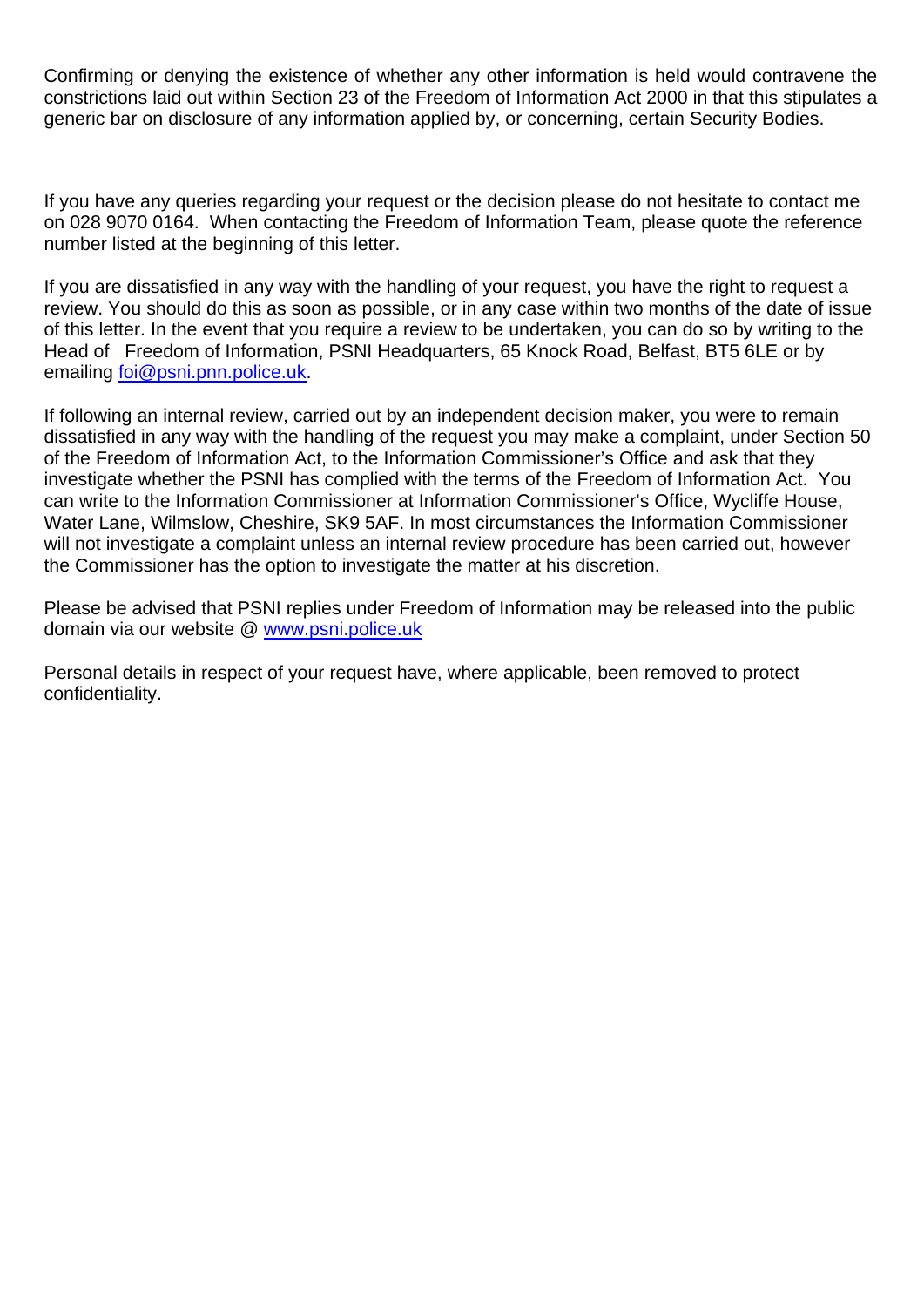Police Service of Northern Ireland

# Metal Theft in Northern Ireland: Quarterly Update to 31 March 2014

**Prepared 13th May 2014**





Personal, Professional, Protective Policing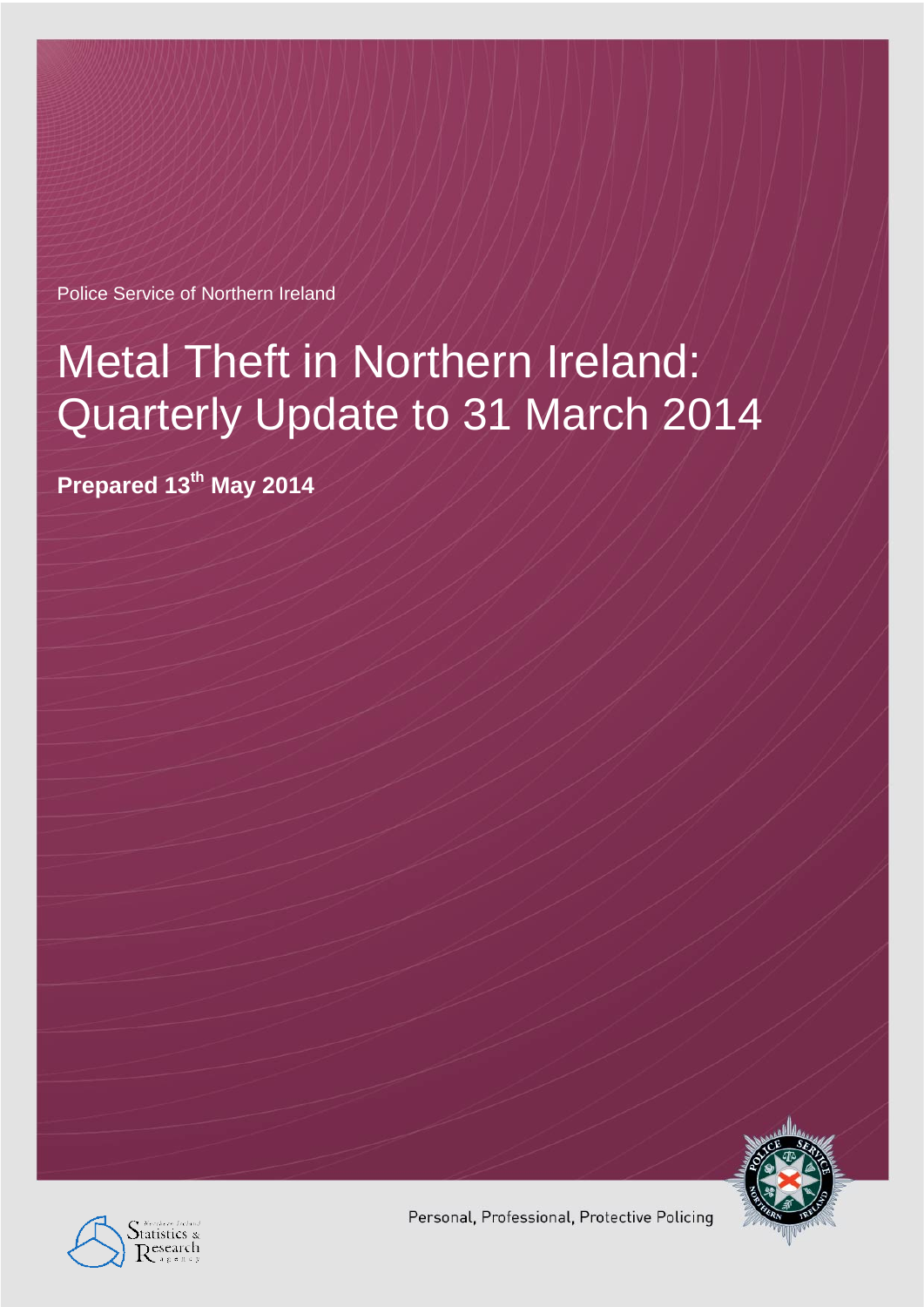# **Metal theft in Northern Ireland: Update to 31 March 2014**

#### **Prepared 13th May 2014**

This bulletin presents metal theft for the following time periods:

• Latest 12 months April 2013 to March 2014 and previous 12 months April 2012 to March 2013 (ie financial years 2013/14 and 2012/13)

The tables contained within this bulletin along with figures for financial years dating back to 2007/08 and for calendar years dating back to 2011 are available in a separate spreadsheet.

The metal theft figures represent offences of burglary, robbery and theft where metal has been stolen and where property details indicate that it is possible the property was stolen for its metal value.

**Please note:** all figures contained in these tables are subject to revision. Further information is provided in the NOTES section on the last page of this bulletin.

#### **Key Points**

- The number of burglary, robbery and theft offences where metal has been stolen increased year on year from a level of 469 in 2007/08 to 1,786 in 2011/12. The number of offences has since fallen to a level of 1,055 recorded during 2013/14. The level of 1,055 recorded during 2013/14 is 371 lower than 2012/13.
- The number of offences recorded each month during 2013/14 was lower than the number in the same month in 2012/13. The largest drop was seen in June, where there were 140 offences recorded in June 2012 and 94 recorded in June 2013, a difference of 46. The smallest fall was seen in December with 65 offences recorded in December 2013 compared with 70 in December 2012.
- Copper remained the most common type of metal stolen during 2013/14 (46.7 per cent of all metal stolen), with lead remaining the second most common (35.9 per cent of all metal stolen).
- During 2013/14, B and G Districts experienced the highest levels of metal theft (224 offences and 168 offences respectively), followed by H District with 123 offences.
- When comparing 2013/14 with 2012/13 each policing district apart from B District saw a fall in the number of metal theft offences recorded. These ranged from a fall of 94 offences in E District to a fall of 17 offences in H District. B District saw an increase of 17 offences. At policing area level increases were seen in South Belfast (28 offences), Coleraine (4 offences), North Down (2 offences), Ballymoney (1 offence) and Strabane (1 offence). All other policing areas experienced a fall in the number of metal theft offences.
- B District has shown an increase in theft of copper, from 58 to 96 when comparing 2012/13 with 2013/14, while G District has shown an increase in theft of lead, from 66 to 106 over the same time period.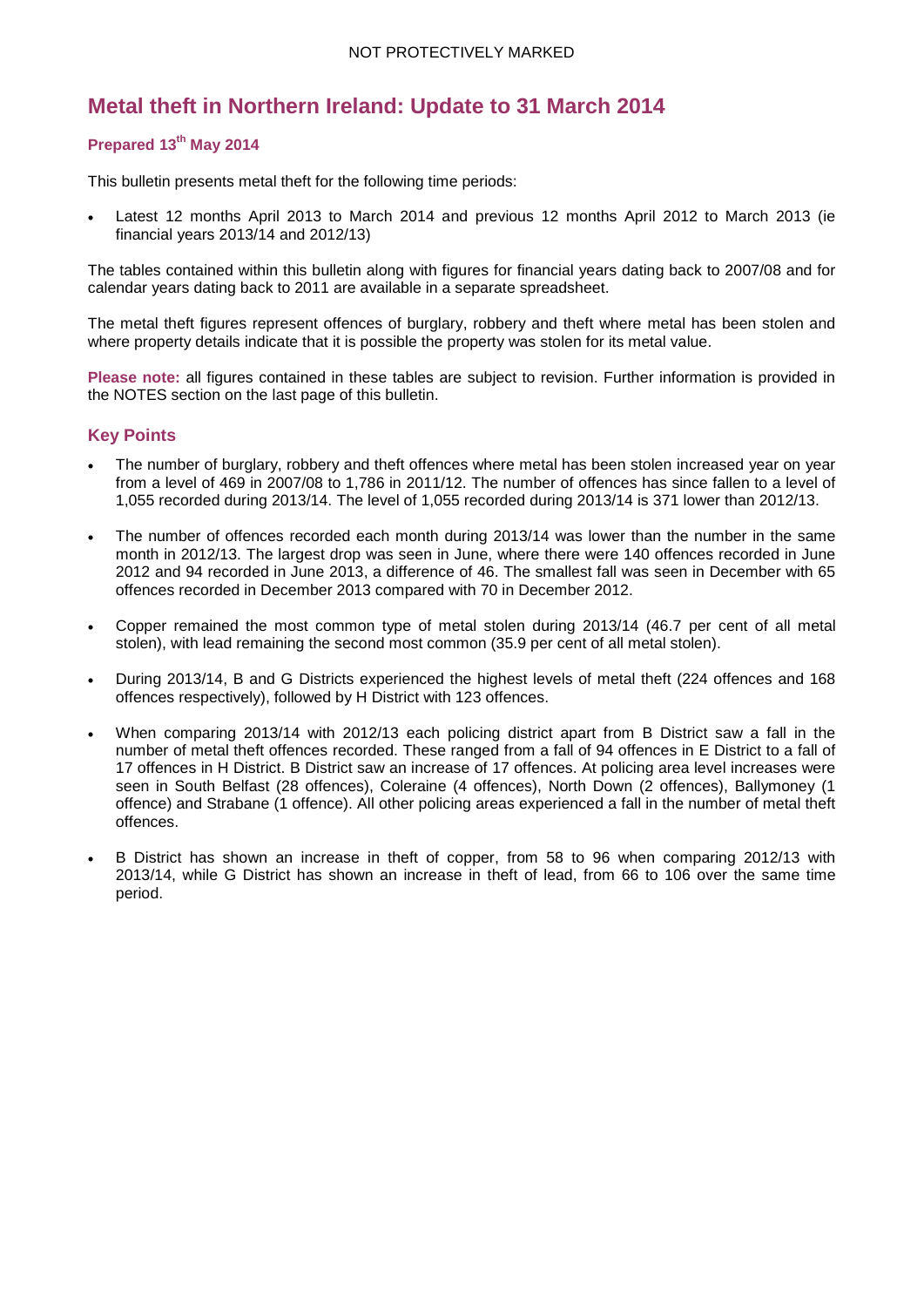# **Section 1: Metal theft figures**

**Table 1Burglary, robbery and theft offences where the property stolen includes metal, by Policing District and Policing Area**

|                          |         |                |                |       |               | <b>Numbers</b>   |
|--------------------------|---------|----------------|----------------|-------|---------------|------------------|
|                          |         | Financial year |                |       | Calendar year |                  |
|                          | 2012/13 | 2013/14        | change         | 2012  | 2013          | change           |
| <b>A District</b>        | 178     | 108            | $-70$          | 182   | 120           | $-62$            |
| North Belfast            | 144     | 88             | $-56$          | 147   | 97            | $-50$            |
| <b>West Belfast</b>      | 34      | 20             | $-14$          | 35    | 23            | $-12$            |
| <b>B</b> District        | 207     | 224            | 17             | 224   | 222           | $-2$             |
| <b>East Belfast</b>      | 73      | 62             | $-11$          | 95    | 64            | $-31$            |
| South Belfast            | 134     | 162            | 28             | 129   | 158           | 29               |
| <b>C</b> District        | 146     | 83             | $-63$          | 155   | 88            | $-67$            |
| Ards                     | 36      | 19             | $-17$          | 36    | 20            | $-16$            |
| Castlereagh              | 32      | 19             | $-13$          | 38    | 18            | $-20$            |
| Down                     | 63      | 28             | $-35$          | 64    | 37            | $-27$            |
| North Down               | 15      | 17             | $\overline{2}$ | 17    | 13            | $-4$             |
| <b>D</b> District        | 196     | 118            | $-78$          | 201   | 130           | $-71$            |
| Antrim                   | 41      | 38             | $-3$           | 42    | 40            | $-2$             |
| Carrickfergus            | 17      | 8              | -9             | 16    | 13            | $-3$             |
| Lisburn                  | 73      | 39             | $-34$          | 75    | 41            | $-34$            |
| Newtownabbey             | 65      | 33             | $-32$          | 68    | 36            | $-32$            |
| <b>E</b> District        | 213     | 119            | $-94$          | 212   | 152           | $-60$            |
| Armagh                   | 44      | 18             | $-26$          | 53    | 19            | $-34$            |
| Banbridge                | 42      | 28             | $-14$          | 33    | 40            | $\overline{7}$   |
| Craigavon                | 78      | 50             | $-28$          | 74    | 69            | $-5$             |
| Newry & Mourne           | 49      | 23             | $-26$          | 52    | 24            | $-28$            |
| <b>F</b> District        | 157     | 112            | $-45$          | 172   | 116           | $-56$            |
| Cookstown                | 25      | 18             | $-7$           | 32    | 13            | $-19$            |
| Dungannon & South Tyrone | 40      | 24             | $-16$          | 42    | 25            | $-17$            |
| Fermanagh                | 67      | 46             | $-21$          | 78    | 49            | $-29$            |
| Omagh                    | 25      | 24             | $-1$           | 20    | 29            | 9                |
| <b>G District</b>        | 189     | 168            | $-21$          | 206   | 187           | $-19$            |
| Foyle                    | 137     | 125            | $-12$          | 147   | 143           | $-4$             |
| Limavady                 | 22      | 15             | $-7$           | 25    | 17            | -8               |
| Magherafelt              | 16      | 13             | $-3$           | 21    | 12            | -9               |
| Strabane                 | 14      | 15             | 1              | 13    | 15            | $\boldsymbol{2}$ |
| <b>H</b> District        | 140     | 123            | $-17$          | 143   | 131           | $-12$            |
| Ballymena                | 40      | 27             | $-13$          | 39    | 27            | $-12$            |
| Ballymoney               | 14      | 15             | 1              | 18    | 15            | $-3$             |
| Coleraine                | 41      | 45             | 4              | 36    | 49            | 13               |
| Larne                    | 25      | 17             | -8             | 28    | 21            | $-7$             |
| Moyle                    | 20      | 19             | $-1$           | 22    | 19            | $-3$             |
| Northern Ireland         | 1,426   | 1,055          | $-371$         | 1,495 | 1,146         | $-349$           |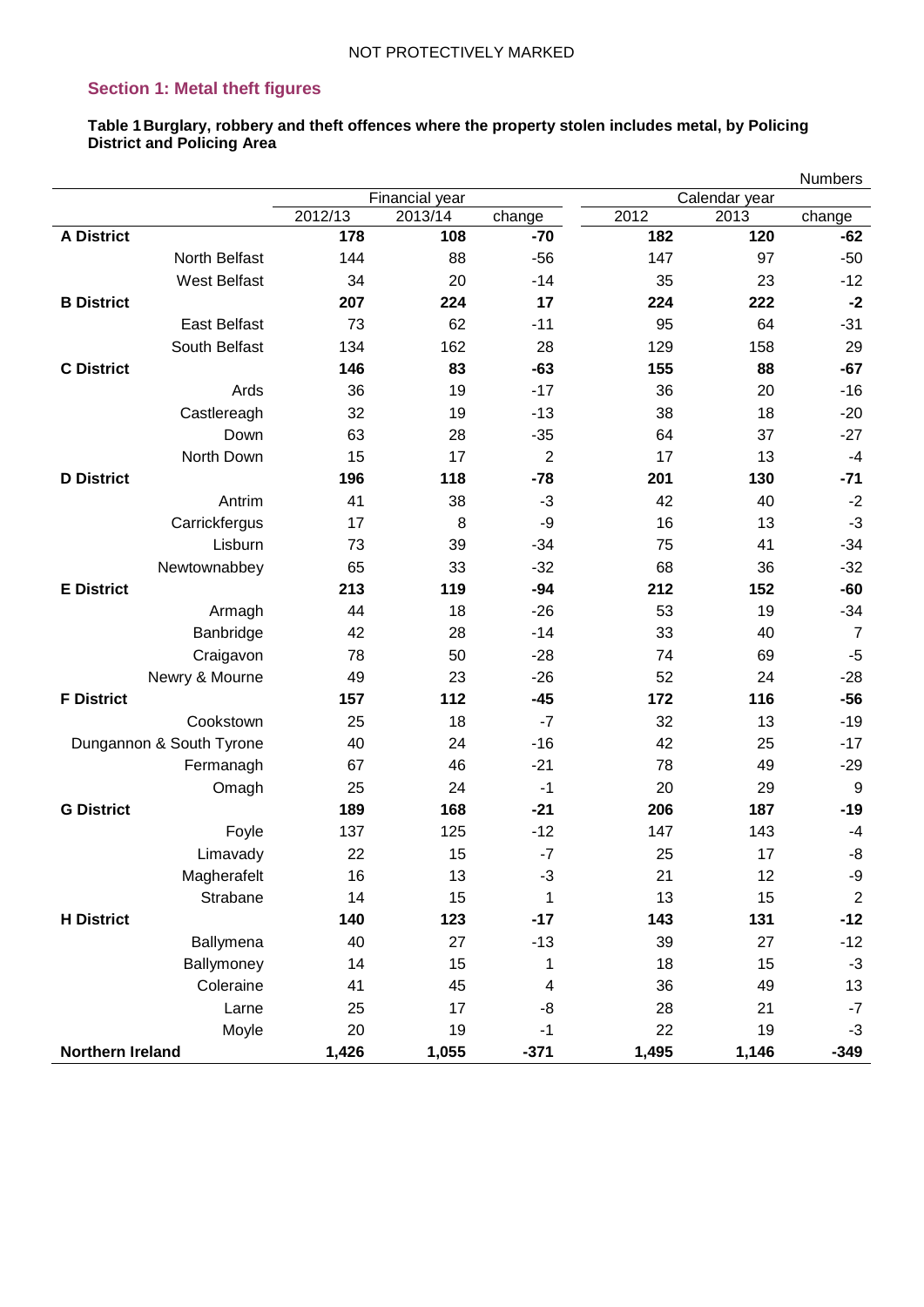#### **Table 2Burglary, robbery and theft offences where the property stolen includes metal, by month**

|      |     |     |     |     |     |     |     |     |     |     |     | <b>Numbers</b> |
|------|-----|-----|-----|-----|-----|-----|-----|-----|-----|-----|-----|----------------|
|      | Jan | Feb | Mar | Apr | May | Jun | Jul | Aug | Sep | Oct | Nov | Dec            |
| 2007 |     |     | ۰   | 51  | 26  | 30  | 37  | 28  | 26  | 59  | 39  | 32             |
| 2008 | 41  | 44  | 56  | 43  | 62  | 94  | 69  | 62  | 56  | 61  | 19  | 11             |
| 2009 | 20  | 20  | 29  | 25  | 37  | 45  | 36  | 42  | 47  | 46  | 41  | 38             |
| 2010 | 52  | 63  | 92  | 86  | 78  | 73  | 93  | 75  | 74  | 100 | 95  | 74             |
| 2011 | 120 | 145 | 142 | 155 | 177 | 189 | 143 | 219 | 167 | 139 | 119 | 110            |
| 2012 | 113 | 118 | 137 | 157 | 156 | 140 | 126 | 126 | 132 | 116 | 104 | 70             |
| 2013 | 91  | 114 | 94  | 119 | 130 | 94  | 96  | 86  | 98  | 80  | 79  | 65             |
| 2014 | 64  | 70  | 74  |     |     |     |     |     |     |     |     | ٠              |







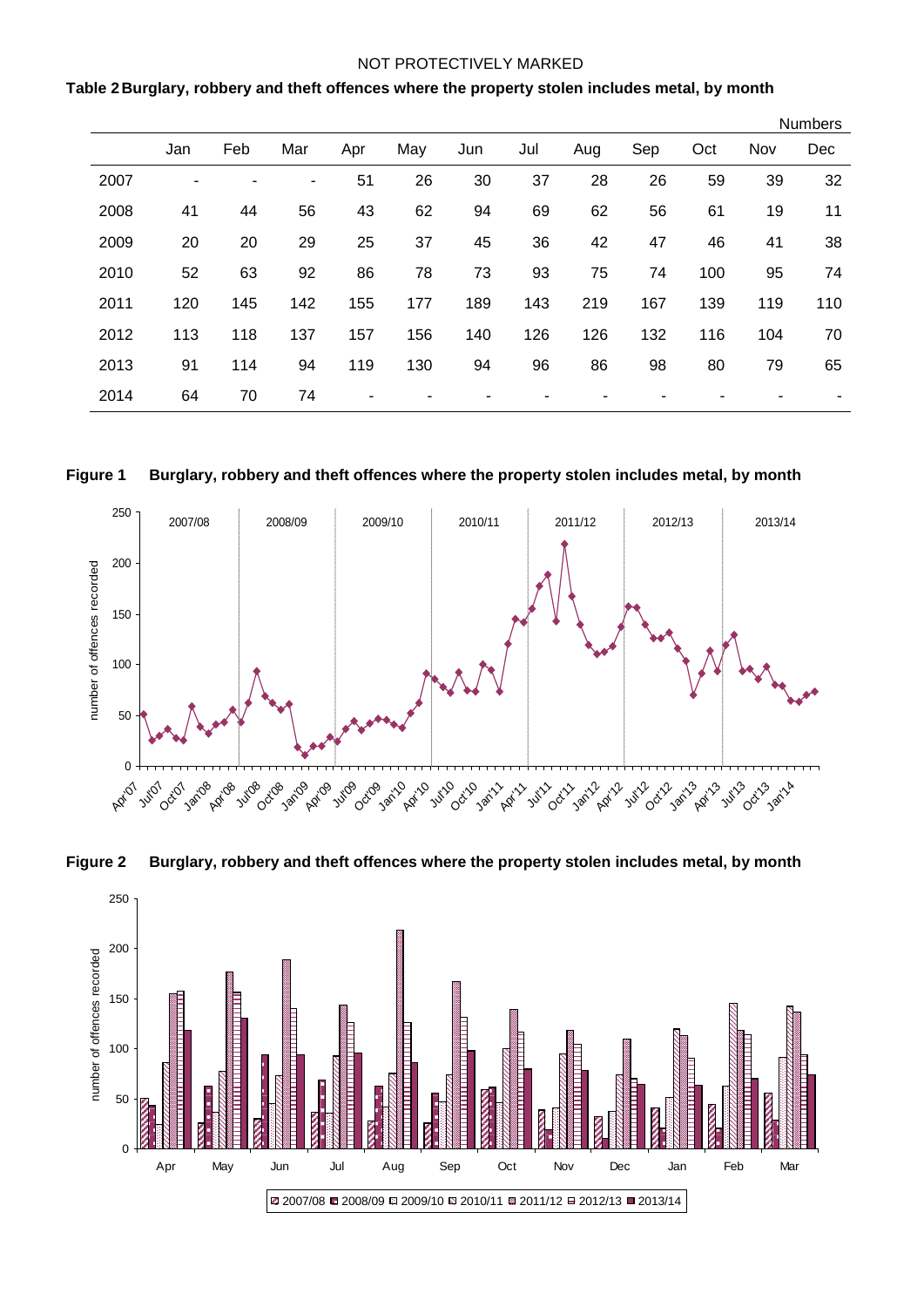|                                                               |         |                |                                    |       |               | <b>Numbers</b>            |
|---------------------------------------------------------------|---------|----------------|------------------------------------|-------|---------------|---------------------------|
| Type of metal                                                 |         | Financial year |                                    |       | Calendar year |                           |
|                                                               | 2012/13 | 2013/14        | change<br>2012/13<br>to<br>2013/14 | 2012  | 2013          | change<br>2012 to<br>2013 |
| Copper                                                        | 630     | 493            | $-137$                             | 658   | 511           | $-147$                    |
| Lead                                                          | 490     | 379            | $-111$                             | 508   | 423           | $-85$                     |
| <b>Steel</b>                                                  | 62      | 29             | -33                                | 61    | 37            | -24                       |
| Aluminium                                                     | 26      | 13             | $-13$                              | 23    | 18            | $-5$                      |
| Range of metals including<br>copper, lead, steel or aluminium | 32      | 30             | $-2$                               | 39    | 33            | -6                        |
| Other metals                                                  | 37      | 16             | -21                                | 31    | 22            | -9                        |
| Scrap metal                                                   | 45      | 39             | -6                                 | 52    | 43            | -9                        |
| Type of metal not specified                                   | 104     | 56             | -48                                | 123   | 59            | -64                       |
| Total number of offences                                      | 1,426   | 1,055          | $-371$                             | 1,495 | 1,146         | $-349$                    |

#### **Table 3Burglary, robbery and theft offences where the property stolen includes metal, by type of metal (numbers)**

#### **Table 4Burglary, robbery and theft offences where the property stolen includes metal, by type of metal (percent)**

|                                                               |         |                |                    |       |               | Percentages          |  |  |
|---------------------------------------------------------------|---------|----------------|--------------------|-------|---------------|----------------------|--|--|
| Type of metal                                                 |         | Financial year |                    |       | Calendar year |                      |  |  |
|                                                               | 2012/13 | 2013/14        | Change in<br>% pts | 2012  | 2013          | Change in<br>$%$ pts |  |  |
|                                                               |         |                |                    |       |               |                      |  |  |
| Copper                                                        | 44.2    | 46.7           | 2.6                | 44.0  | 44.6          | 0.6                  |  |  |
| Lead                                                          | 34.4    | 35.9           | 1.6                | 34.0  | 36.9          | 2.9                  |  |  |
| <b>Steel</b>                                                  | 4.3     | 2.7            | $-1.6$             | 4.1   | 3.2           | $-0.9$               |  |  |
| Aluminium                                                     | 1.8     | 1.2            | $-0.6$             | 1.5   | 1.6           | 0.0                  |  |  |
| Range of metals including<br>copper, lead, steel or aluminium | 2.2     | 2.8            | 0.6                | 2.6   | 2.9           | 0.3                  |  |  |
| Other metals                                                  | 2.6     | 1.5            | $-1.1$             | 2.1   | 1.9           | $-0.2$               |  |  |
| Scrap metal                                                   | 3.2     | 3.7            | 0.5                | 3.5   | 3.8           | 0.3                  |  |  |
| Type of metal not specified                                   | 7.3     | 5.3            | $-2.0$             | 8.2   | 5.1           | $-3.1$               |  |  |
| Base                                                          | 1,426   | 1,055          |                    | 1,495 | 1,146         |                      |  |  |



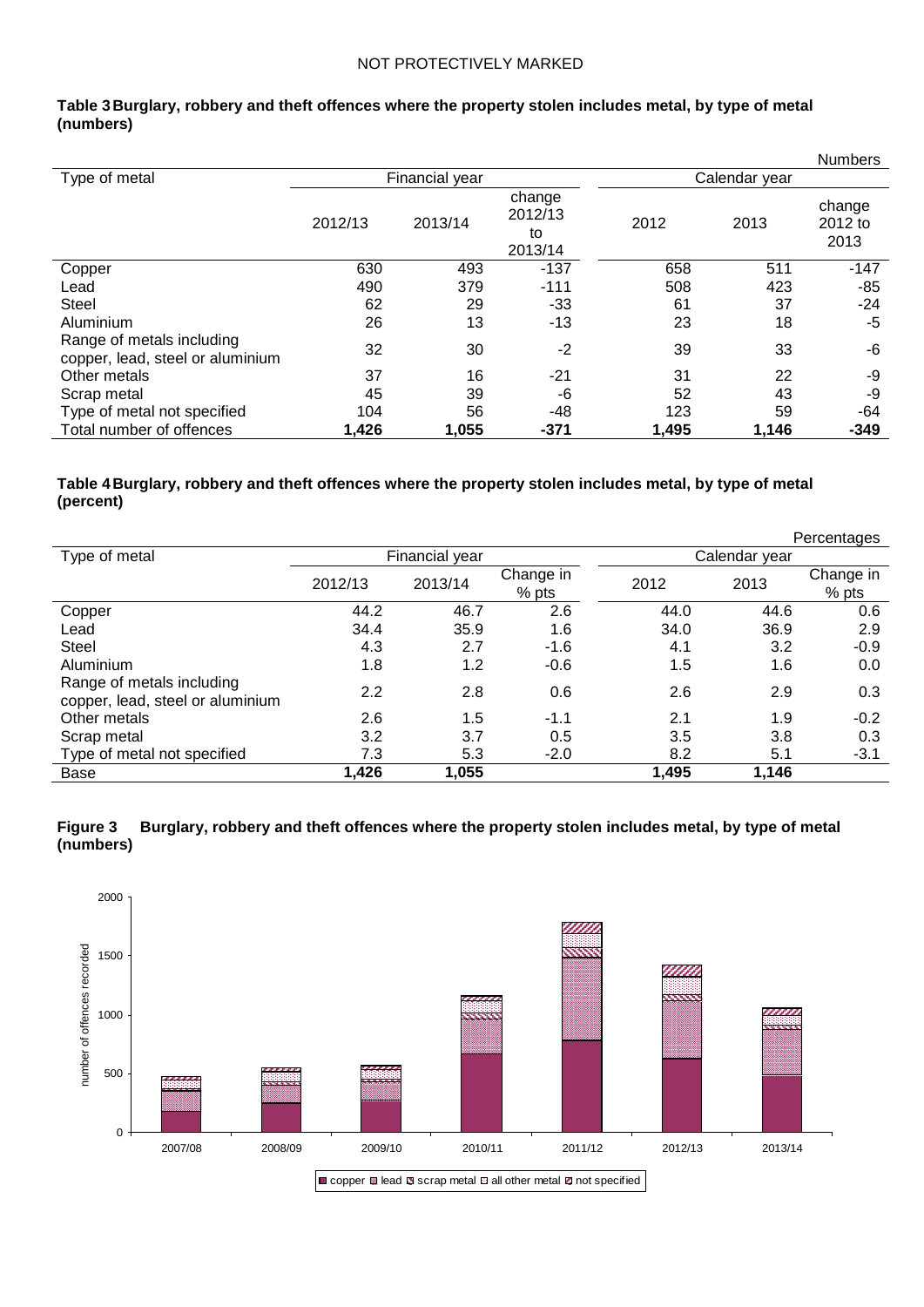#### **Section 2: Burglary, robbery and theft offences where the property stolen includes metal; figures by Policing District**

#### **A District**

| л ышпо                                                        |         |                |                                    |               |         | <b>Numbers</b>                     |
|---------------------------------------------------------------|---------|----------------|------------------------------------|---------------|---------|------------------------------------|
| Type of metal                                                 |         | Financial year |                                    | Calendar year |         |                                    |
|                                                               | 2012/13 | 2013/14        | change<br>2012/13<br>to<br>2013/14 | 2012/13       | 2013/14 | change<br>2012/13<br>to<br>2013/14 |
| Copper                                                        | 86      | 56             | $-30$                              | 87            | 56      | -31                                |
| Lead                                                          | 77      | 38             | $-39$                              | 78            | 49      | $-29$                              |
| <b>Steel</b>                                                  |         | 3              | 3                                  |               | 2       | 2                                  |
| Aluminium                                                     |         |                | -1                                 | 2             | 0       | $-2$                               |
| Range of metals including<br>copper, lead, steel or aluminium |         | 3              | -1                                 | 6             |         | $-2$                               |
| Other metals                                                  |         |                | 0                                  |               |         |                                    |
| Scrap metal                                                   |         |                | $-2$                               |               |         | -3                                 |
| Type of metal not specified                                   |         | 6              |                                    |               |         | 2                                  |
| Total number of offences                                      | 178     | 108            | -70                                | 182           | 120     | -62                                |

#### **B District**

|                                                               |         |                |                   |         |               | <b>Numbers</b>    |
|---------------------------------------------------------------|---------|----------------|-------------------|---------|---------------|-------------------|
| Type of metal                                                 |         | Financial year |                   |         | Calendar year |                   |
|                                                               | 2012/13 | 2013/14        | change<br>2012/13 | 2012/13 | 2013/14       | change<br>2012/13 |
|                                                               |         |                | to<br>2013/14     |         |               | to<br>2013/14     |
| Copper                                                        | 58      | 96             | 38                | 61      | 96            | 35                |
| Lead                                                          | 118     | 110            | -8                | 129     | 106           | $-23$             |
| <b>Steel</b>                                                  | 10      |                | -9                | 12      |               | $-10$             |
| Aluminium                                                     |         |                | 0                 |         |               | 0                 |
| Range of metals including<br>copper, lead, steel or aluminium | 5       |                | 2                 | 4       | 8             | 4                 |
| Other metals                                                  |         |                |                   |         |               | -1                |
| Scrap metal                                                   |         |                |                   |         |               | っ                 |
| Type of metal not specified                                   |         |                | -6                |         |               | -9                |
| Total number of offences                                      | 207     | 224            | 17                | 224     | 222           | -2                |

#### **C District**

|                                                               |         |                |         |         |               | <b>Numbers</b> |  |
|---------------------------------------------------------------|---------|----------------|---------|---------|---------------|----------------|--|
| Type of metal                                                 |         | Financial year |         |         | Calendar year |                |  |
|                                                               |         |                | change  |         |               | change         |  |
|                                                               | 2012/13 | 2013/14        | 2012/13 | 2012/13 | 2013/14       | 2012/13        |  |
|                                                               |         |                | to      |         |               | to             |  |
|                                                               |         |                | 2013/14 |         |               | 2013/14        |  |
| Copper                                                        | 59      | 35             | $-24$   | 58      | 40            | -18            |  |
| Lead                                                          | 52      | 28             | -24     | 60      | 26            | -34            |  |
| Steel                                                         | 5       |                | $-4$    | 6       |               | -5             |  |
| Aluminium                                                     |         | 2              | 2       |         |               | 0              |  |
| Range of metals including<br>copper, lead, steel or aluminium | 3       |                | $-2$    | 2       | 2             | 0              |  |
| Other metals                                                  | 5       |                | -4      | 5       |               | -4             |  |
| Scrap metal                                                   | 6       |                | $-2$    | 6       |               | -1             |  |
| Type of metal not specified                                   | 16      | 11             | -5      | 17      | 12            | -5             |  |
| Total number of offences                                      | 146     | 83             | -63     | 155     | 88            | -67            |  |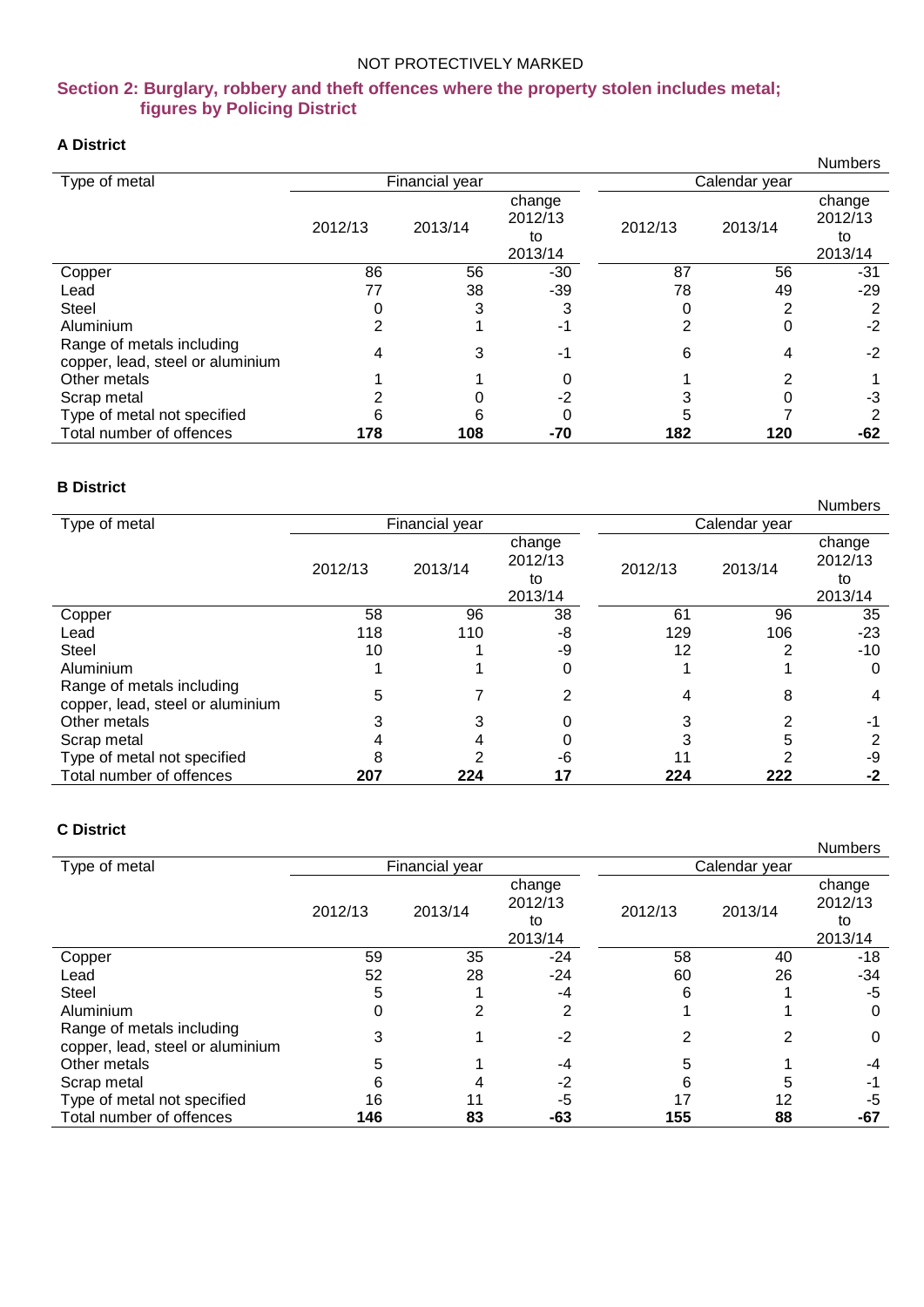#### **D District**

|                                                               |         |                |                                    |         |               | <b>Numbers</b>                     |
|---------------------------------------------------------------|---------|----------------|------------------------------------|---------|---------------|------------------------------------|
| Type of metal                                                 |         | Financial year |                                    |         | Calendar year |                                    |
|                                                               | 2012/13 | 2013/14        | change<br>2012/13<br>to<br>2013/14 | 2012/13 | 2013/14       | change<br>2012/13<br>to<br>2013/14 |
| Copper                                                        | 85      | 67             | $-18$                              | 85      | 66            | -19                                |
| Lead                                                          | 62      | 17             | $-45$                              | 60      | 28            | $-32$                              |
| <b>Steel</b>                                                  | 14      | 4              | $-10$                              | 11      | 9             | $-2$                               |
| Aluminium                                                     | 3       | 4              |                                    |         | 6             | 5                                  |
| Range of metals including<br>copper, lead, steel or aluminium | 4       | 6              | 2                                  | 6       | 5             | -1                                 |
| Other metals                                                  | 5       | 6              |                                    | 6       | 6             | 0                                  |
| Scrap metal                                                   |         | 6              |                                    | 10      |               | -7                                 |
| Type of metal not specified                                   | 17      |                | -9                                 | 22      |               | -15                                |
| Total number of offences                                      | 196     | 118            | -78                                | 201     | 130           | $-71$                              |

#### **E District**

|                                                               |         |                |                   |         |               | <b>Numbers</b>    |
|---------------------------------------------------------------|---------|----------------|-------------------|---------|---------------|-------------------|
| Type of metal                                                 |         | Financial year |                   |         | Calendar year |                   |
|                                                               | 2012/13 | 2013/14        | change<br>2012/13 | 2012/13 | 2013/14       | change<br>2012/13 |
|                                                               |         |                | to<br>2013/14     |         |               | to<br>2013/14     |
| Copper                                                        | 114     | 59             | -55               | 114     | 73            | -41               |
| Lead                                                          | 42      | 31             | $-11$             | 41      | 40            | -1                |
| <b>Steel</b>                                                  | 12      | 5              | -7                | 12      | 6             | -6                |
| Aluminium                                                     |         | 0              | $-7$              | 6       | 2             | -4                |
| Range of metals including<br>copper, lead, steel or aluminium | 4       | 4              | 0                 | 4       | 5             |                   |
| Other metals                                                  | 8       | 3              | -5                | 5       | 5             | 0                 |
| Scrap metal                                                   | 12      | 6              | -6                | 12      | 10            | $-2$              |
| Type of metal not specified                                   | 14      |                | -3                | 18      | 11            | $-7$              |
| Total number of offences                                      | 213     | 119            | -94               | 212     | 152           | -60               |

#### **F District**

|                                                               |         |                |         |         |               | <b>Numbers</b> |
|---------------------------------------------------------------|---------|----------------|---------|---------|---------------|----------------|
| Type of metal                                                 |         | Financial year |         |         | Calendar year |                |
|                                                               |         |                | change  |         |               | change         |
|                                                               | 2012/13 | 2013/14        | 2012/13 | 2012/13 | 2013/14       | 2012/13        |
|                                                               |         |                | to      |         |               | to             |
|                                                               |         |                | 2013/14 |         |               | 2013/14        |
| Copper                                                        | 74      | 65             | -9      | 78      | 63            | -15            |
| Lead                                                          | 36      | 22             | $-14$   | 47      | 23            | -24            |
| <b>Steel</b>                                                  | 10      | 9              | -1      | 8       | 11            | 3              |
| Aluminium                                                     | 4       | 0              | -4      | 5       |               | -4             |
| Range of metals including<br>copper, lead, steel or aluminium |         | 0              | -4      | 5       | 0             | -5             |
| Other metals                                                  | 6       | 2              | -4      |         |               | $-1$           |
| Scrap metal                                                   | 6       |                |         |         | 8             |                |
| Type of metal not specified                                   |         |                | $-10$   | 18      |               | -11            |
| Total number of offences                                      | 157     | 112            | -45     | 172     | 116           | -56            |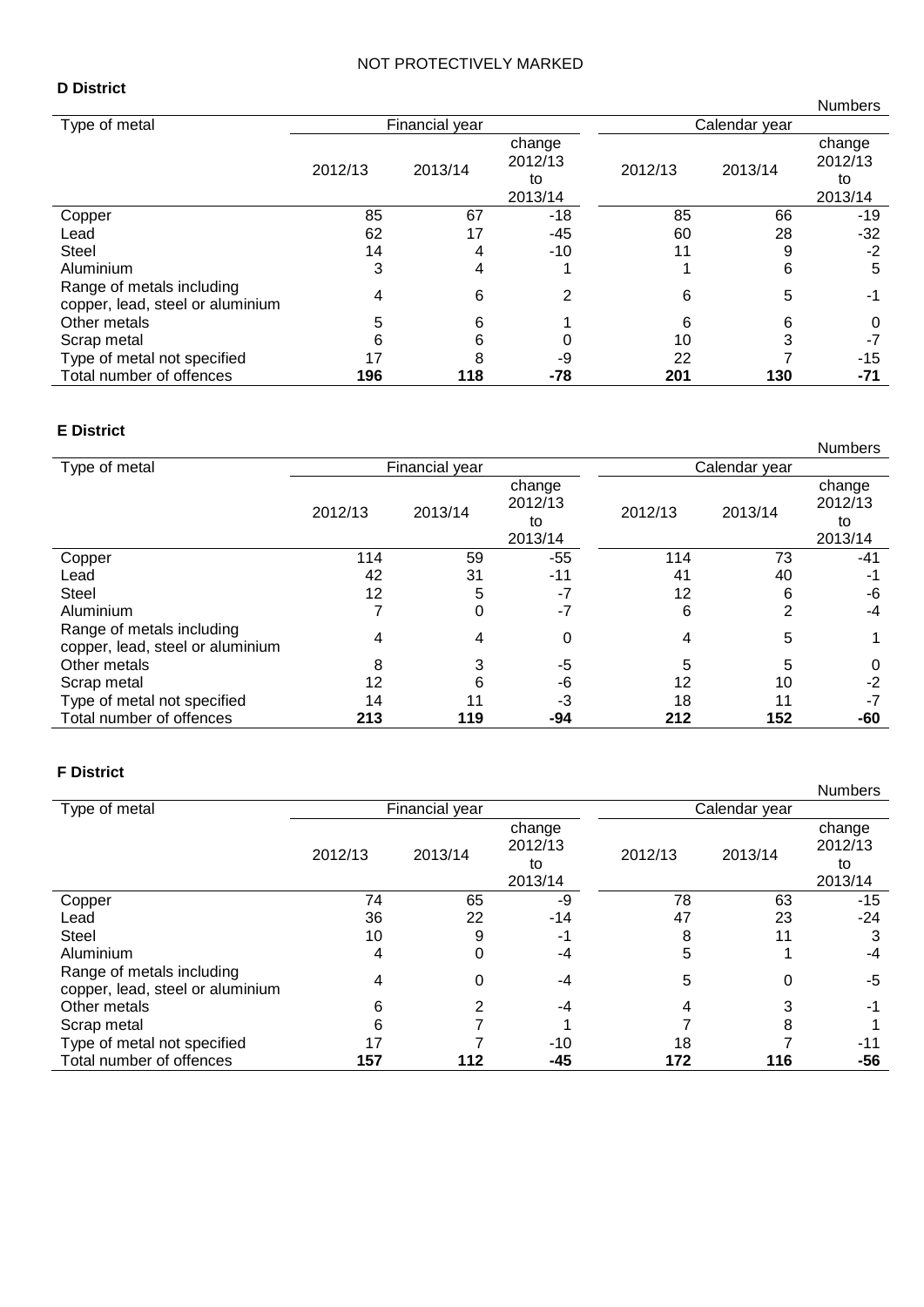#### **G District**

|                                                               |         |                |                   |         |               | <b>Numbers</b>    |
|---------------------------------------------------------------|---------|----------------|-------------------|---------|---------------|-------------------|
| Type of metal                                                 |         | Financial year |                   |         | Calendar year |                   |
|                                                               | 2012/13 | 2013/14        | change<br>2012/13 | 2012/13 | 2013/14       | change<br>2012/13 |
|                                                               |         |                | to                |         |               | to                |
|                                                               |         |                | 2013/14           |         |               | 2013/14           |
| Copper                                                        | 83      | 46             | $-37$             | 103     | 53            | -50               |
| Lead                                                          | 66      | 106            | 40                | 56      | 115           | 59                |
| Steel                                                         | 8       | 3              | -5                | 9       | 2             | $-7$              |
| Aluminium                                                     | 3       | 2              | -1                | 2       | 3             |                   |
| Range of metals including<br>copper, lead, steel or aluminium | 8       | 5              | -3                | 9       | 6             | -3                |
| Other metals                                                  |         |                | -4                |         |               | -3                |
| Scrap metal                                                   | 6       |                | -3                | 8       |               | -5                |
| Type of metal not specified                                   |         |                | -8                | 15      |               | $-11$             |
| Total number of offences                                      | 189     | 168            | -21               | 206     | 187           | -19               |

#### **H District**

|                                                               |         |                       |                   |               |         | <b>Numbers</b>    |  |
|---------------------------------------------------------------|---------|-----------------------|-------------------|---------------|---------|-------------------|--|
| Type of metal                                                 |         | <b>Financial year</b> |                   | Calendar year |         |                   |  |
|                                                               | 2012/13 | 2013/14               | change<br>2012/13 | 2012/13       | 2013/14 | change<br>2012/13 |  |
|                                                               |         |                       | to                |               |         | to                |  |
|                                                               |         |                       | 2013/14           |               |         | 2013/14           |  |
| Copper                                                        | 71      | 69                    | $-2$              | 72            | 64      | -8                |  |
| Lead                                                          | 37      | 27                    | $-10$             | 37            | 36      | -1                |  |
| Steel                                                         | 3       | 3                     |                   | 3             | 4       |                   |  |
| Aluminium                                                     | 6       | 3                     | -3                | 5             | 4       | -1                |  |
| Range of metals including<br>copper, lead, steel or aluminium |         |                       | 4                 | 3             | 3       | 0                 |  |
| Other metals                                                  | 5       |                       | -5                |               |         | -1                |  |
| Scrap metal                                                   |         |                       |                   |               |         | 6                 |  |
| Type of metal not specified                                   | 15      |                       |                   |               |         | -8                |  |
| Total number of offences                                      | 140     | 123                   | -17               | 143           | 131     | -12               |  |